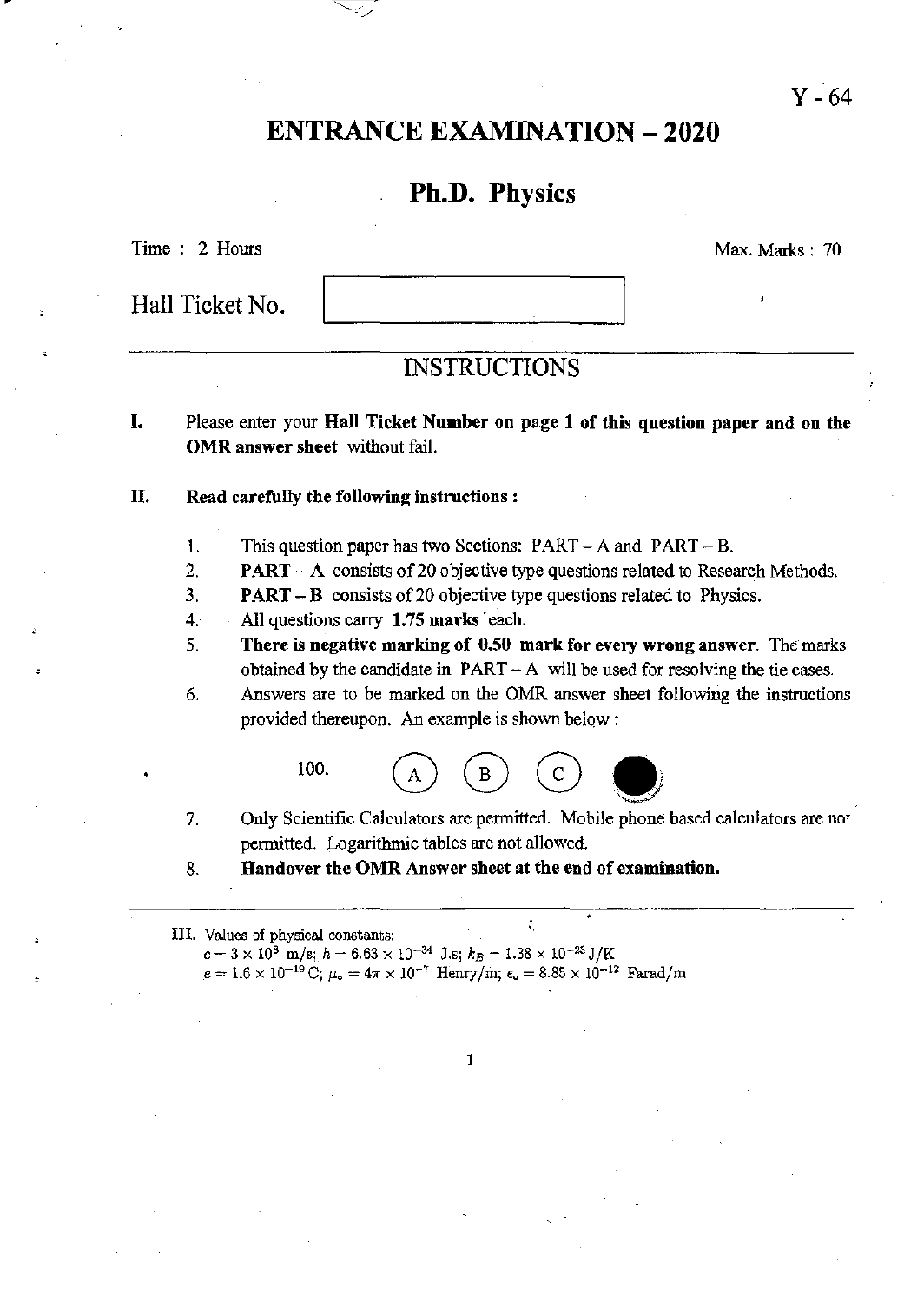# This page intentionally left blank

•  $\tilde{\mathcal{L}}_1$ 

2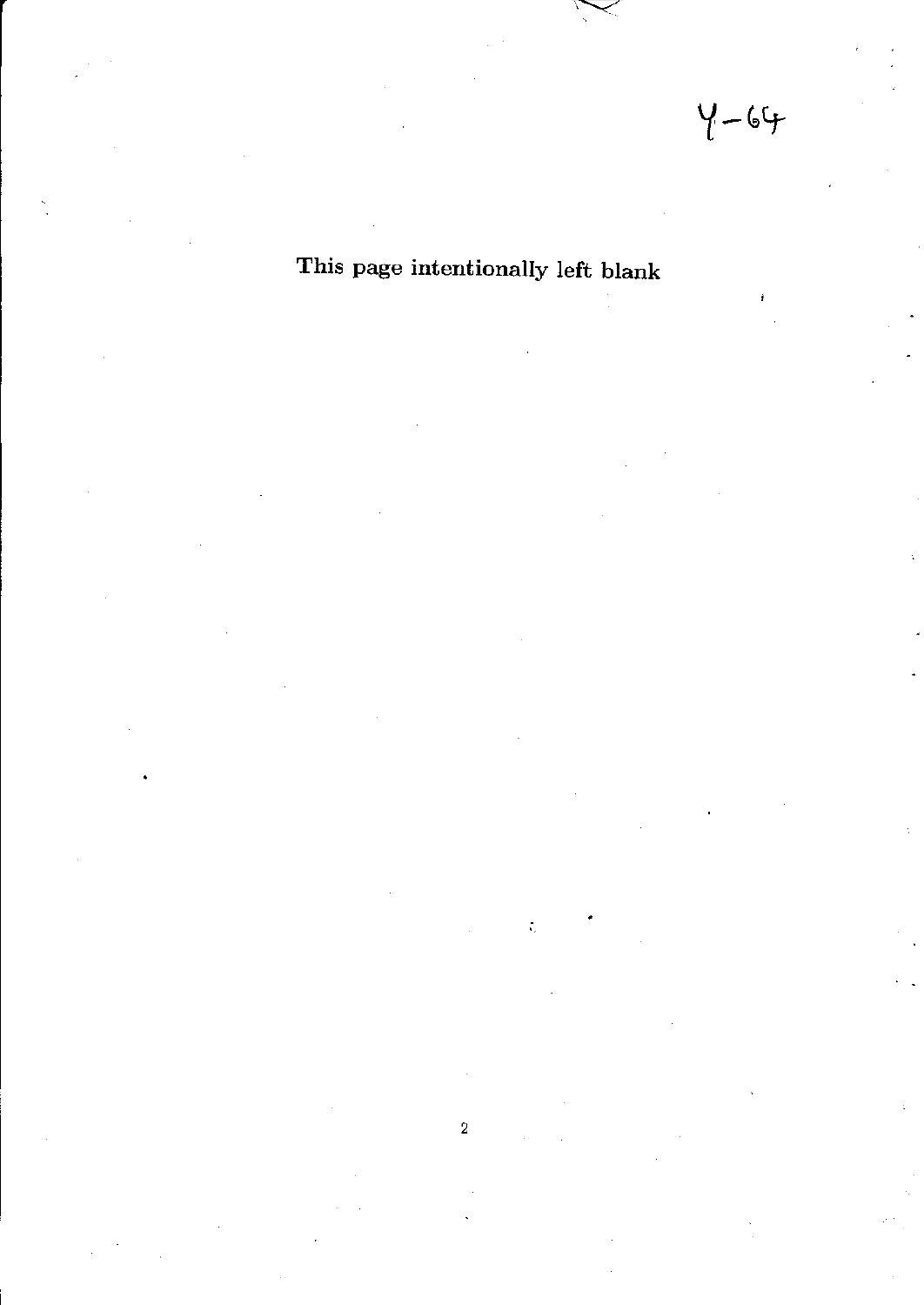Y-64

PART - A

- 1. If  $g$  is the number of girls in a school foot ball team and  $g + 30$  is the number of boys, the percentage of girls in the team is
	- A.  $\frac{g}{(g+30)}\%$ . B.  $\frac{g}{200(g+30)}\%$ . c.  $\frac{100g}{2g+30}\%$ . D.  $\frac{100g}{g+30}\%$ .
- 2. Consider functions  $f(x) = (x 1)^3$  and  $g(x) = (x + 1)^3$ . For how many values of 'x' do the given functions  $f(x)$  and  $g(x)$  have the same value?
	- A. 0
	- B. 1
	- c. 2
	- D. 3
- 3. In the figure shown, the square ABCD intersects the graph  $y = h(x)$  at points C and D. Points A and B lie on the x-axis. If the area of ABCD is 36 units, and  $h(x) = kx^2$ , the value of *k* is

.



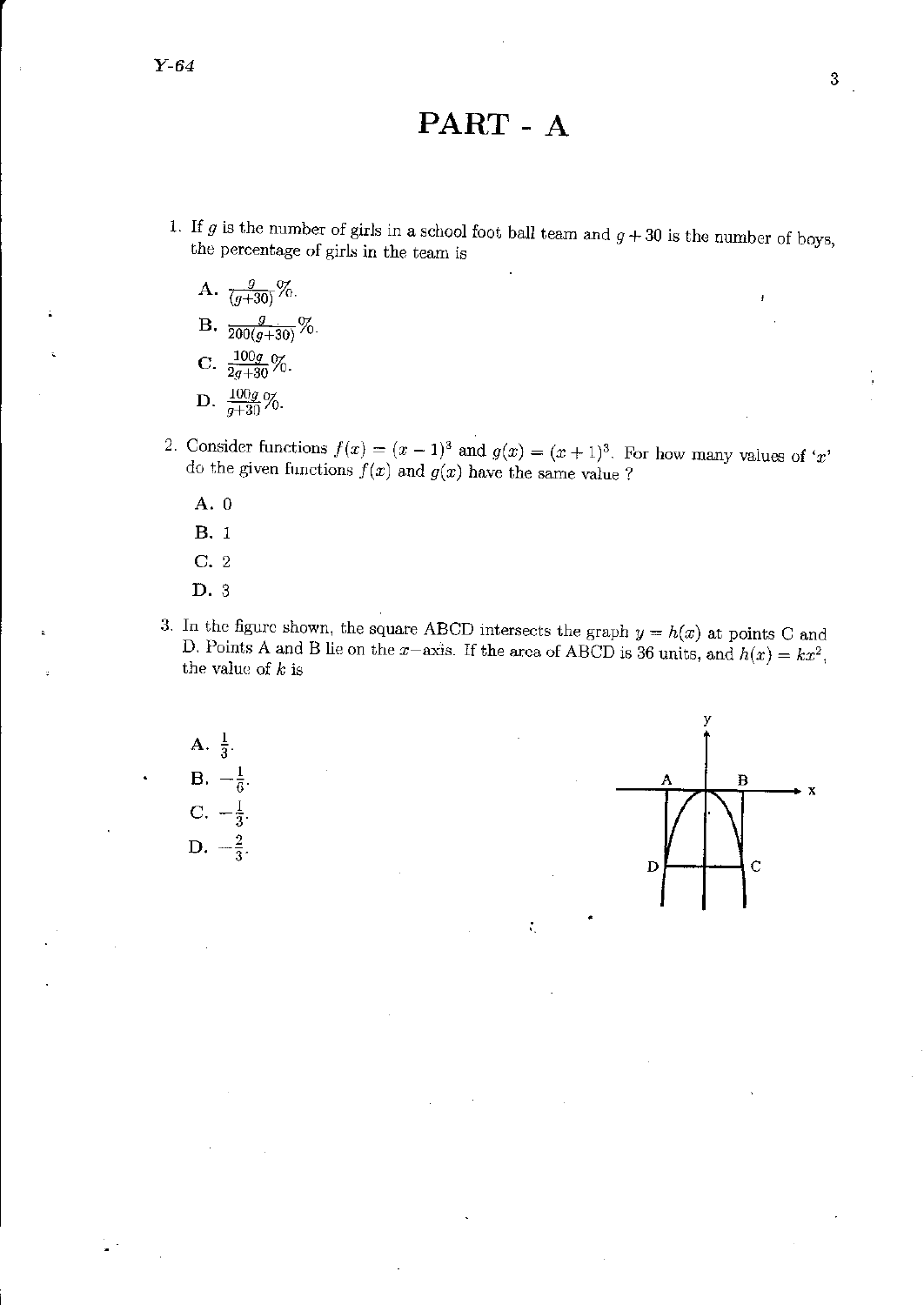4. A sample of ideal gas is subjected to compression at constant temperature. Which of the following graphs would accurately depict the outcome?

4



- 5. A set of 37 numbers were given as data and 3 of them were wrongly entered as 48, 52 and 40, resulting in a mean 45. If the numbers are corrected to 53, 75 and 19, then the correct mean is
	- A.46.
	- B.47.
	- C.48.
	- **D.49.**
- 6. Ancient Egyptians are experts in building pyramids of different sizes. If they plan to build a pyramid with a square base of 50 m long edges and the four sides as equilateral triangles, the height of the pyramid is
	- A.  $50\sqrt{3}$ .

**B.**  $50\sqrt{2}$ .

- $C. 25\sqrt{3}$ .
- **D.**  $25\sqrt{2}$ .
- 7. A survey on TV watching' habit of the people was carried out. Among 1000 persons sampled in the survey, 25% were adults and the rest were children. 300 persons enjoyed watching TV. 30% of those who have not watched TV were adults. The number of children who watched TV is
	- A.260.
	- B. 240.
	- C. 230.
	- D. 250.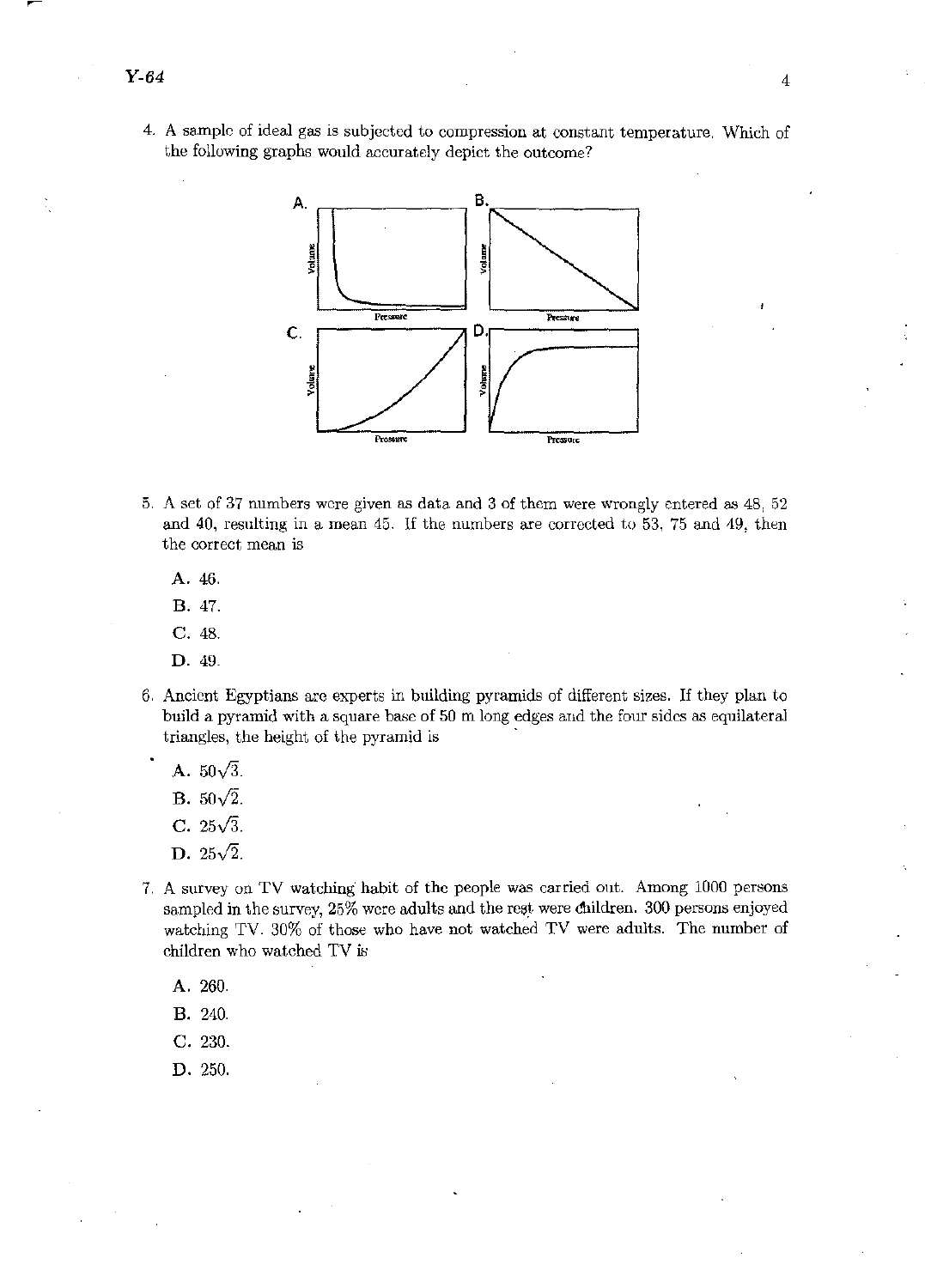- 8. A box contains 5 blue, 4 red, 3 black pens. If three pens are drawn at random and are not replaced, the probability of drawing two blue pens first and then one black pen is
	- A.  $\frac{1}{11}$  $\mathbf{B.} \ \frac{1}{22}$ . C.  $\frac{5}{88}$ .  $D. \frac{5}{144}.$
- 9. A bag contains balls of four different colours. All but 12 balls are yellow, all but 11 balls are red, all but 10 balls are blue and all but 9 balls are green. The number of green balls in the bag are

A.3. B.4. *C.5.*  D.6.

- 10. Three runners A, Band C participate in a race. Runner "A" is twice as likely to win as "B" and the runner "B" is twice as likely to win as "C". The probabilities of runners A,  $B$  and  $C$  winning the race are respectively,
	- A.  $\frac{1}{7}$ ,  $\frac{2}{7}$ ,  $\frac{4}{7}$ . B.  $\frac{2}{7}, \frac{1}{7}, \frac{4}{7}$ . C.  $\frac{4}{7}, \frac{1}{7}, \frac{2}{7}$ . D.  $\frac{4}{7}, \frac{2}{7}, \frac{1}{7}$ .
- 11. There are 35 students in a hosteL Due to the admission of 7 new students the expenses of the mess increases by Rs. 42 per day while the average expenditure per student decreases by Rs.1. The original expenditure of the mess, per day, is

•

÷.

- A. Rs. 320.
- B. *Rs. 420.*
- C. Rs. 450.
- D. Rs. 350.

5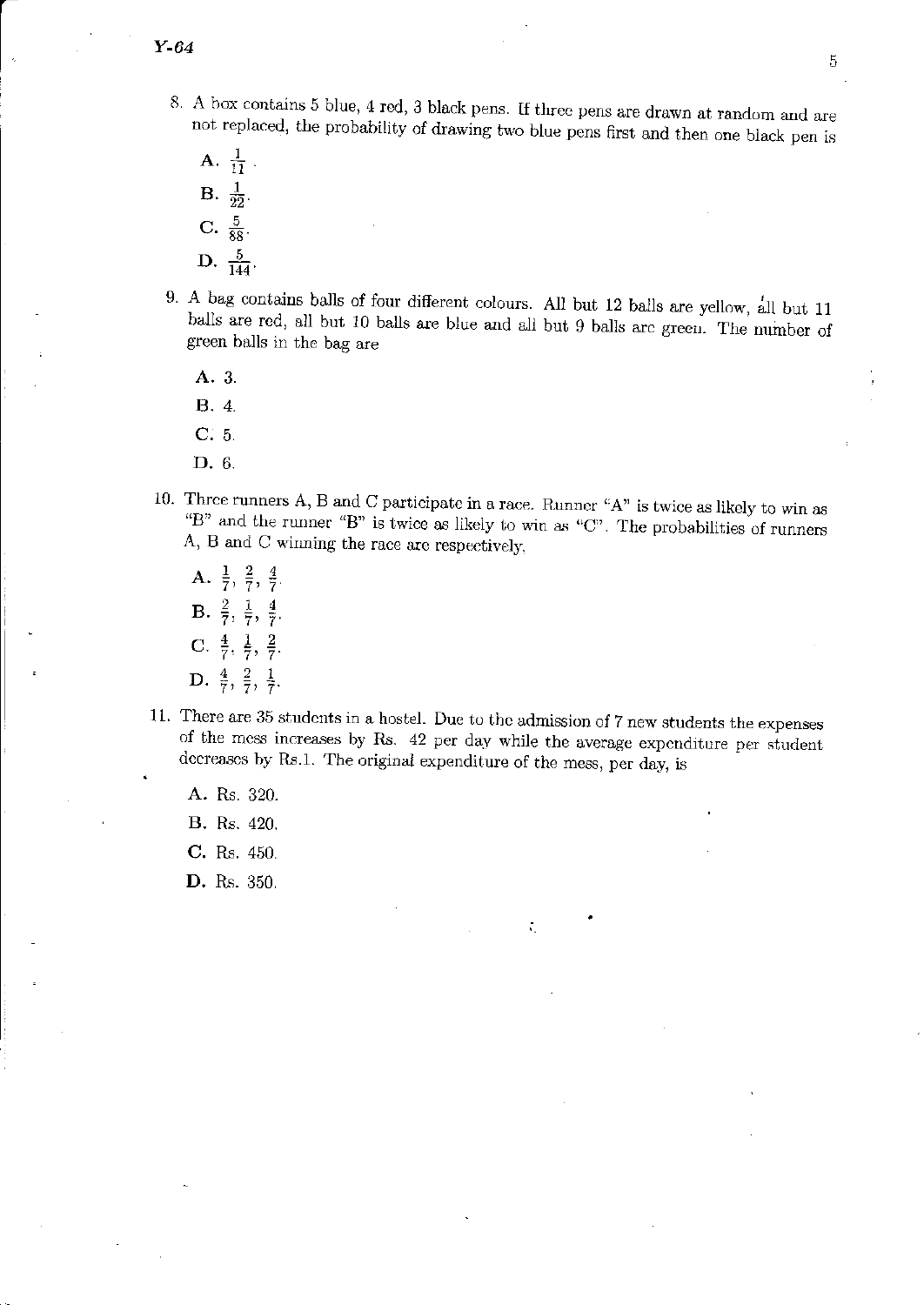- 12. In a certain class, the male students outnumber female students by a ratio 2:1. If 4 males and  $6$  females get additionally admitted, the new ratio of males to females is  $1$ . Then the total strength of the class now will be.
	- A. 8.
	- B. 12.
	- C. 14.
	- D.16.

13. The missing  $(*)$  number in the sequence 2, 8, 18,  $*$ , 50, is

- A.28.
- B.30.
- C.32.
- D.36.
- 14. An island has two kinds of inhabitants: "T"s, who always tell the truth, and their opposites, "L"s, who always lie. If one randomly encounters two people A and B in the island,and then if A says "B is a T" and B says "The two of us are opposite types?"

•

A. A is "T" and B is  $_{\bullet}$ "L".

**B.** A is " $L$ " and B is " $T$ ".

C. Both A and B arc "T"s.

D. Both A and B are "L"s.

15. If CORONA is DOSOOB, then VIRUS is

- A. VJSVT.
- B. VJSUT.
- C. WISUT.
- D. WITUT.

16. The last digit of  $3^{2019}$  is

- A. 1.
- B.3.
- C.7.
- D. 9.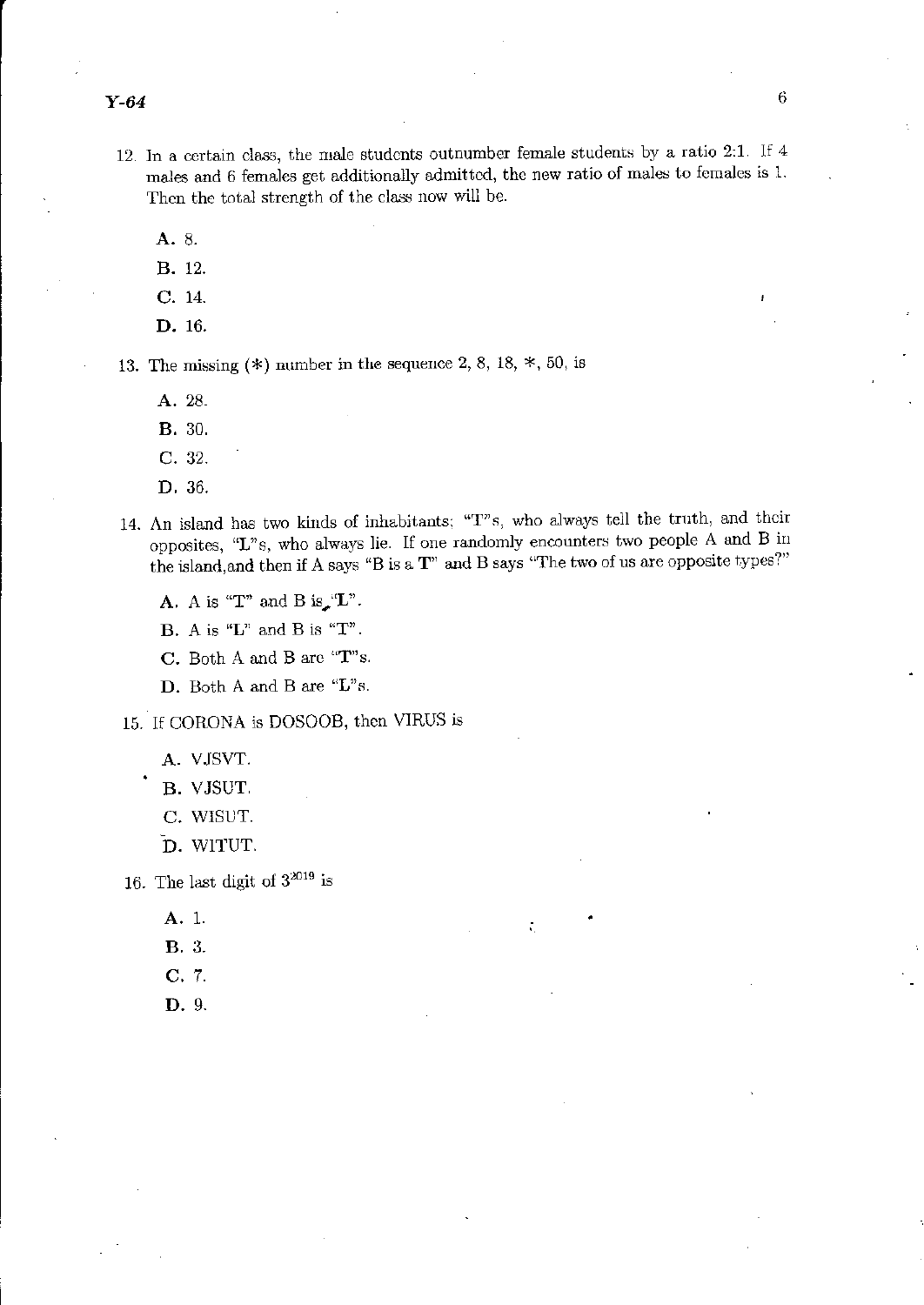r

17. The coefficient of  $a^2b^5d$  in the expansion of  $(a + b - c - d)^8$  is

- A. +168.
- $B. -168.$
- C. +336.
- D. -336.

18. If  $1, \omega$  and  $\omega^2$  arc the cube roots of unity, then  $(1 + \omega^2)^4$  is

A. 1.

 $B.$   $\omega$ .

- C.  $\omega^2$ .
- D. 4.

19. Given  $S = 1^2 - 2^2 + 3^2 - 4^2 + \dots + 13^2$ , the value of S is

- $A. -9.$
- B. 91.
- C. 00.
- D. 119.
- 20. In an election between two candidates, one candidate got 55% of the total valid votes with 20% of the total votes are declared invalid. If the total number of votes polled was 7500, the number of valid votes that the other candidate got is

•

'.

- A. 2700.
- B. 2000.
- C. 3000.
- D. 3100.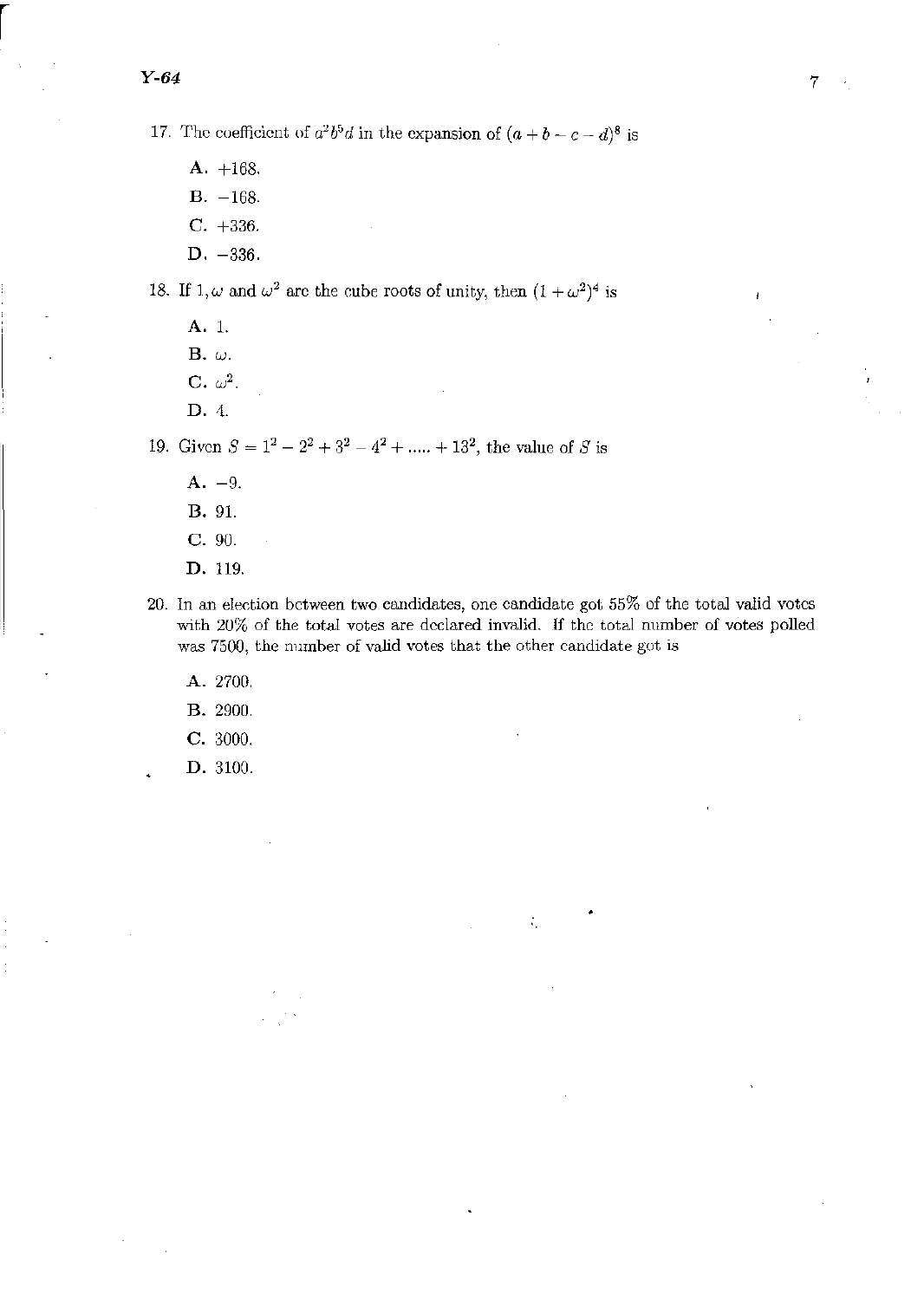## PART - B

21. The residue of  $f(z) = z(z-1)^{-1}(z+1)^{-2}$  at  $z = -1$  is

A.  $-\frac{1}{2}$ .  $\mathbf{B}.\ \frac{1}{4}.$ C.  $-\frac{1}{4}$ . D. 1.

**D.** 1.<br>
22. The eigen values of the matrix  $A = \begin{pmatrix} 1 & 2 & 3 \\ 2 & 4 & 6 \\ 3 & 6 & 9 \end{pmatrix}$  are

- A. (1.4,9).
- B. (0,7,7).
- C.  $(0, 1, 13)$ .
- D. (0,0,14).
- 23. The function  $\phi$  is a scalar satisfying Laplace equation  $\nabla^2 \phi = 0$ , in a region  $\mathbb{R}^3$ . Then the function  $\nabla \phi$  is
	- A. only solenoidal.
	- B. only irrotational.
	- C. both solenoidal and irrotational.
	- **D.** neither solenoidal nor irrotational.
- 24~ The number of cyclic coordinates for the Lagrangian of a free particle in 2 dimensions for the Cartesian-coordinate system and plane-polar coordinate system respectively, arc

•

÷.

- A. 1,1.
- B. 1.2.
- C. 2,1.
- D. 2,2.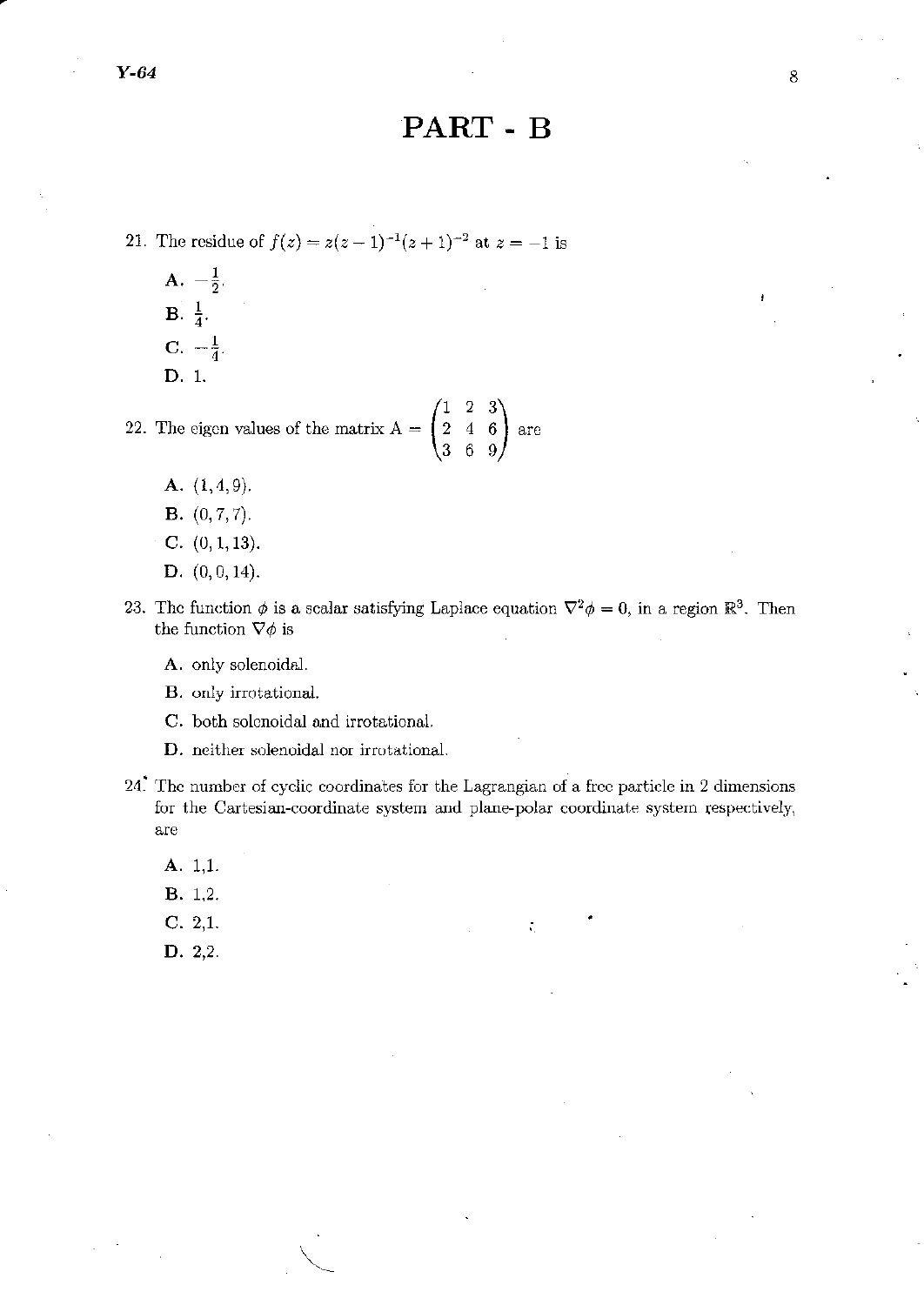- $\frac{1}{2}$ 25. Given the Hamiltonian  $H = \frac{p^2}{2} - \frac{a}{q^2}$ , where *a* is any arbitrary constant. The numerical coefficient  $\alpha$  such that  $S = \frac{pq}{2} - \alpha Ht$ , is a constant of motion, is
	- A. +J.  $B. -1.$  $C. + \frac{1}{2}$  $D. -\frac{1}{2}.$

26. The quantity that commutes with  $zp<sub>z</sub>$  is

A. *Lx.*   $\mathbf{B}$ *.*  $L_y$ *.*  $C. L_z.$ D. Both  $L_z$ ,  $\tilde{L}^2$ .

- 27. The state of a hydrogen atom is given by the wavefunction  $\psi = \frac{1}{6}(4\psi_{100} + 3\psi_{211} \psi_{210} + \sqrt{10}\psi_{21-1}$ ). (In the notation  $\psi_{nlm}$ ,  $nlm$  represent the principal, orbital angular momentum, and azimuthal quantum numbers respectively). If  $E_0 = -13.6 \text{ eV}$  is the ground state energy of the hydrogen atom, the expectation value of  $\frac{H}{E_0}$ , is
	- A.  $\frac{7}{18}$ .  $\mathbf{B.} \frac{7}{3}.$ C.  $\frac{7}{12}$ . D.  $\frac{5}{6}$ .
- 28. Consider the wave function

 $\psi_a(x) = exp(\frac{-iap}{\hbar})\psi_0(x)$ 

where  $\psi_0$  is the ground state wave function of linear harmonic oscillator. If the expectation value of  $\hat{x}, \hat{x}^2$  is calculated for  $\psi_a(x)$ , which among the following depends on the parameter *a* ?

- A. Only  $\langle x \rangle$ .
- **B.** Only  $\langle x^2 \rangle$ .
- **C.** Both  $\langle x \rangle, \langle x^2 \rangle.$
- D. Neither  $\langle x \rangle, \langle x^2 \rangle$ .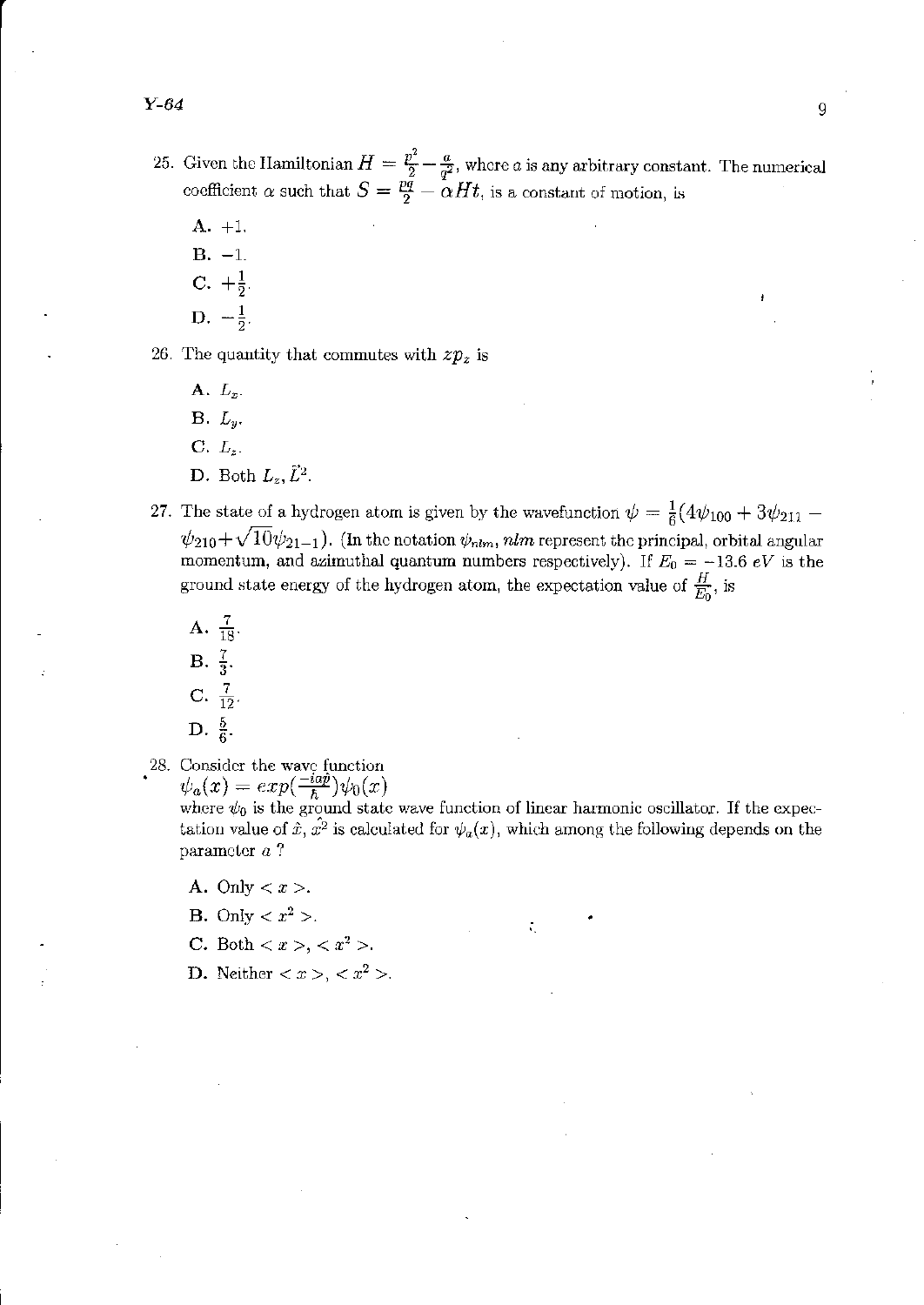- 29. A spherical conductor having uniform surface charge density has electrostatic field energy 0.6 keV. If the total amount of the surface charge is  $1.6 \times 10^{-14}$  C, then the radius of the sphere is [assume  $1/(4\pi\epsilon_0) \approx 9 \times 10^9$  SI units ]
	- A. 12.0 mm.
	- B. 14.0 nun.
	- C. 16.0 mm.
	- D. 20.0 mm.
- 30. Two vector potential are given  $A_I = (-yB_0, 0, 0), A_{II} = (-\frac{y}{2}B_0, \frac{x}{2}B, 0)$  where  $B_0$  is a constant. Which of the following statement is correct?
	- A. Only  $A_I$  represent magnetic field  $\vec{B} = B_0 \hat{z}$ .
	- **B.** Only  $A_{II}$  represent magnetic field  $\vec{B} = B_0 \hat{z}$ .
	- C. Both  $A_I$  and  $A_{II}$  represent magnetic field  $\vec{B} = B_0 \hat{z}$ .
	- **D.** Neither  $A_I$  nor  $A_{II}$  represent magnetic field  $\vec{B} = B_0 \hat{z}$ .
- 31. A random walker takes a step of unit length in the positive direction with probability  $\frac{2}{3}$  and a step of unit length in the negative direction with probability  $\frac{1}{3}$ . The mean displacement of the walker after *n* steps is
	- $A. \frac{n}{3}$
	- $\mathbf{B}$ .  $\frac{n}{8}$ .
	-
	- **C.**  $\frac{2n}{3}$
	- D. O.
- 32. Consider a rigid lattice of N number of spin  $\frac{1}{2}$  atoms in an external constant magnetic field  $\vec{B} = B\hat{k}$ . Each atom has two energy eigenstates of energies  $-\mu_B B$  and  $\mu_B B$  for spins up and down, respectively, relative to  $\vec{B}$ . The system is at a temperature T. As  $T \rightarrow \infty$ , the specific heat per particle  $(c_v)$  of such a system at constant volume tends to

•

A. O.  $\mathbf{B.} \frac{\kappa}{2}$ .  $\mathbf{C.}$   $\mathbf{k}_B$ . D.  $k_B \text{ sech}^2(\frac{\mu_B B}{k_B T})$ .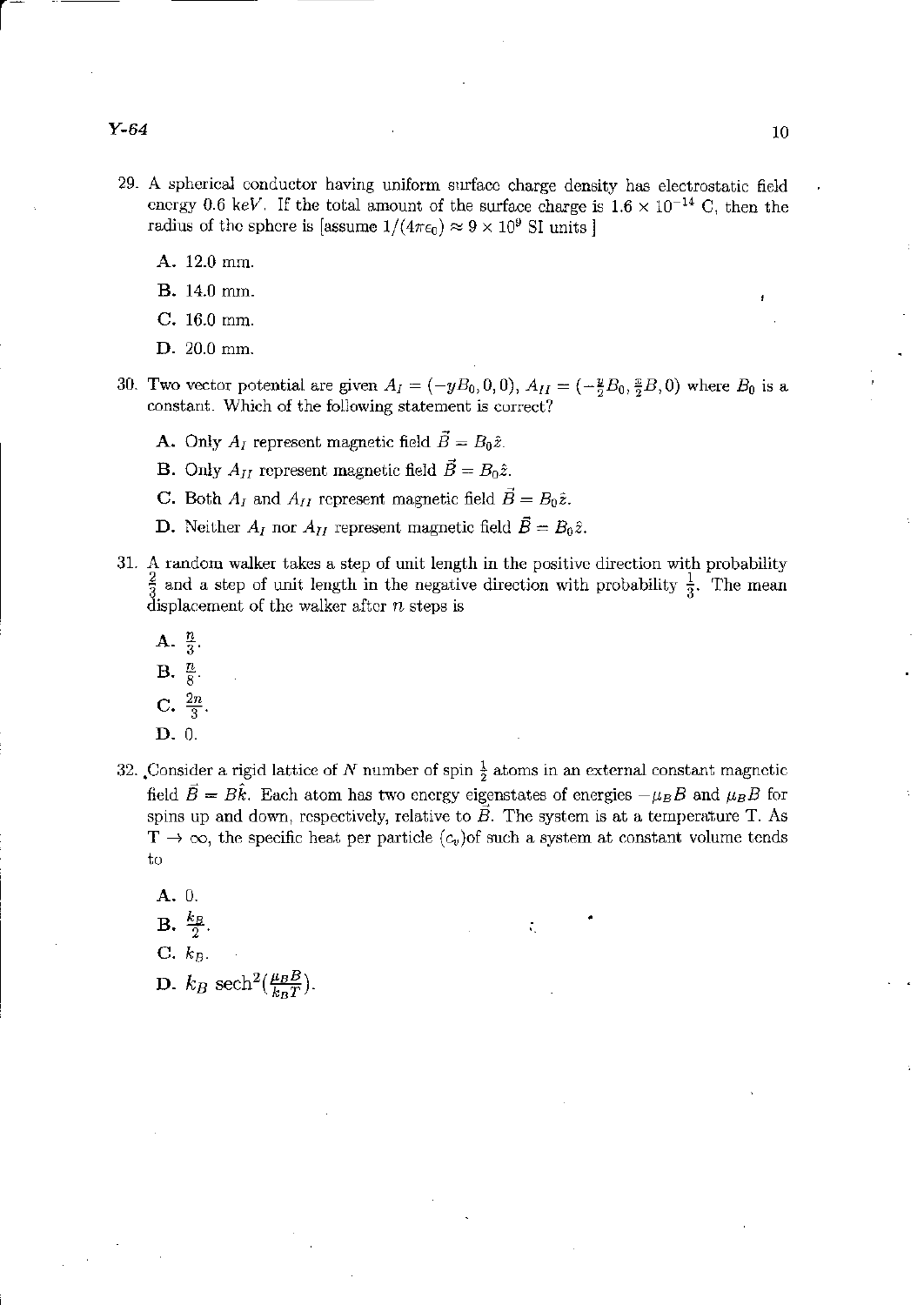- 33. Given speed of sound in a crystalline solid is  $c/1000$  (where c is speed of light) and number density of the constituent atoms  $10^{27}/m^3$ , then Debye temperature is of the order of
	- A. 9 K.
	- **B.** 90 K.
	- C. 900 K.
	- D. 9000 K.
- 34. X-ray of wavelength  $\lambda = a$  is reflected from the (111) plane of a simple cubic lattice. If the lattice constant is  $a$ , the corresponding Bragg angle (in radians) is
	- A.  $\frac{\pi}{6}$ **B.**  $\frac{\pi}{4}$ <br>**C.**  $\frac{\pi}{3}$ . D.  $\frac{\pi}{8}$ .
- 35. The output  $'Y'$  for the given logic circuit is
- A. A. **B.** B.  $C. 0.$ D. 1.  $B<sub>0</sub>$
- $36.$  Three capacitors are connected to a 10 V power supply as shown in the figure. The charge on the 4  $\mu$ F capacitor on top left is
	- A. 10  $\mu$ C. **B.** 20  $\mu$ C. C. 40  $\mu$ C. D. 60  $\mu$ C.